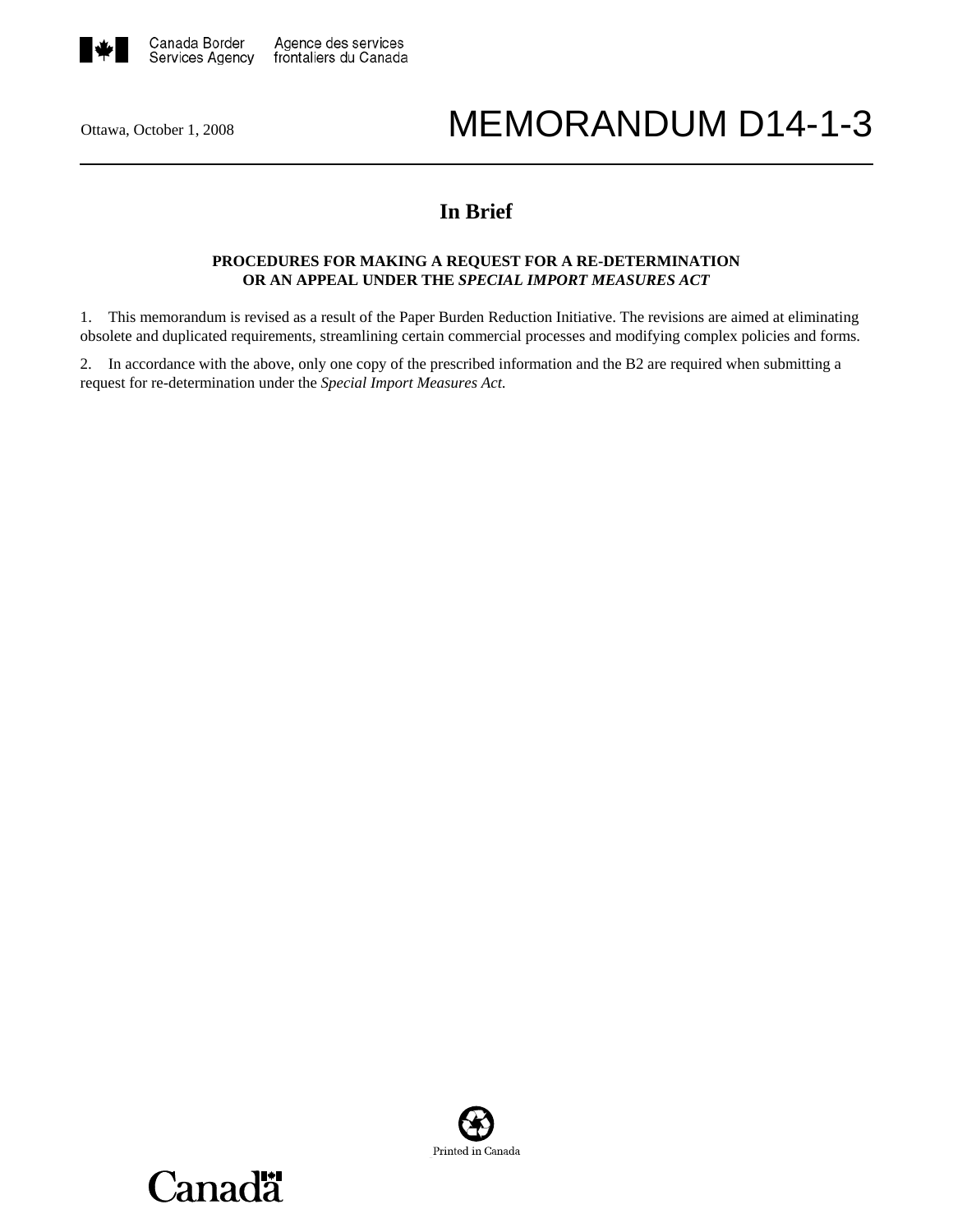

# Ottawa, October 1, 2008 MEMORANDUM D14-1-3

# **PROCEDURES FOR MAKING A REQUEST FOR A RE-DETERMINATION OR AN APPEAL UNDER THE** *SPECIAL IMPORT MEASURES ACT*

 This memorandum explains the procedures to be followed by clients who disagree with the determinations and re-determinations concerning imported goods made under the *Special Import Measures Act* (SIMA) by the Canada Border Services Agency (CBSA). Anti-dumping and countervailing duties are referred to in this memorandum. The clients who may file a request are the importer or the importer's agent. In the case of goods from a North American Free Trade Agreement (NAFTA) country, the government of that NAFTA country or the producer, manufacturer or exporter of the goods may file a request.

#### **TABLE OF CONTENTS**

| <b>Guidelines and General Information</b>              | 1                        |
|--------------------------------------------------------|--------------------------|
| Terms                                                  | 1                        |
| Legislative References                                 | $\mathbf{1}$             |
| <b>Provisional Duty</b>                                | $\overline{c}$           |
| Anti-dumping and Countervailing Duty                   | $\overline{2}$           |
| Part I – Procedures for Filing a Request for a         |                          |
| Re-determination to a Designated Officer or            |                          |
| the President                                          | 3                        |
| What can be Reviewed                                   | 3                        |
| Who can File a Request for a Re-determination          | 3                        |
| <b>Time Limits</b>                                     | 3                        |
| Treatment of Late Requests for Re-determination        | 3                        |
| Payment or Refund Requirements After a                 |                          |
| Determination or a Re-determination is Made            | 4                        |
| Procedures for Filing a Request for a Re-determination | 4                        |
| Importer's Procedures                                  | $\overline{\mathcal{L}}$ |
| Special Procedures Respecting Goods of a NAFTA         |                          |
| Country                                                | 5                        |
| Voluntary Amendment/Payment                            | 5                        |
| <b>Blanket Requests</b>                                | 5                        |
| Other Information                                      | 6                        |
| Part II – Procedures for Filing an Appeal of a         |                          |
| President's Re-determination With the Canadian         |                          |
| International Trade Tribunal Under Section 61 of       |                          |
| the Special Import Measures Act                        | 6                        |
| Part III - Goods of a NAFTA Country: Procedures for    |                          |
| Filing an Appeal of a President's Re-determination     |                          |
| With the Canadian International Trade Tribunal or      |                          |
| a Binational Panel                                     | 7                        |
| Appeal to the Canadian International Trade Tribunal    |                          |
| Procedure                                              | 7                        |
| Appeal to a Binational Panel Procedure                 | 7                        |
| Appendix A – Legislation – Relevant Provision –        |                          |
| <b>Special Import Measures Act</b>                     | 8                        |

Appendix B – Regulations – Relevant Provisions – *Special Import Measures Regulations* 13 Appendix C – Interpretation of the SIMA Codes 15

# **GUIDELINES AND GENERAL INFORMATION**

#### **Terms**

1. In this memorandum, we use the following terms to simplify the language:

"Act" refers to the *Special Import Measures Act*;

"request" refers to a request for a re-determination.

#### **Legislative References**

2. The following legislative sections cover requests for re-determinations:

*(a)* the *Special Import Measures Act*, sections 56 to 61 inclusive; and

*(b)* the *Special Import Measures Regulations*, sections 46 to 52 inclusive, and section 36.04 respecting goods of a NAFTA country.

3. You will find the legislative references covering requests for re-determination in the appendices to this memorandum. Regulatory changes will be proposed to the *Special Import Measures Regulations* (SIMR) to reflect changes made necessary by the creation of the CBSA, such as changes in the name of the organization, its mailroom, and its postal code. The SIMR sections covering requests for re-determinations found in Appendix B include the proposed regulatory changes and are being published to ensure a practical application of the SIMA. Meanwhile, the official legislative references in place will differ from those found in the appendices. You will find access to the complete official legislative references on the CBSA Web site at **www.cbsa.gc.ca** or on the Department of Justice Web site at **http://laws.justice.gc.ca**.

# `anadä

<sup>&</sup>quot;duties" refers to anti-dumping duties or countervailing duties;

<sup>&</sup>quot;importer" refers to the importer, the importer's agent or counsel, or a NAFTA country appellant. These include the government of that NAFTA country; or, if the goods are of that NAFTA country, the producer, manufacturer or exporter of the goods;

<sup>&</sup>quot;Regulations" refers to the *Special Import Measures Regulations*;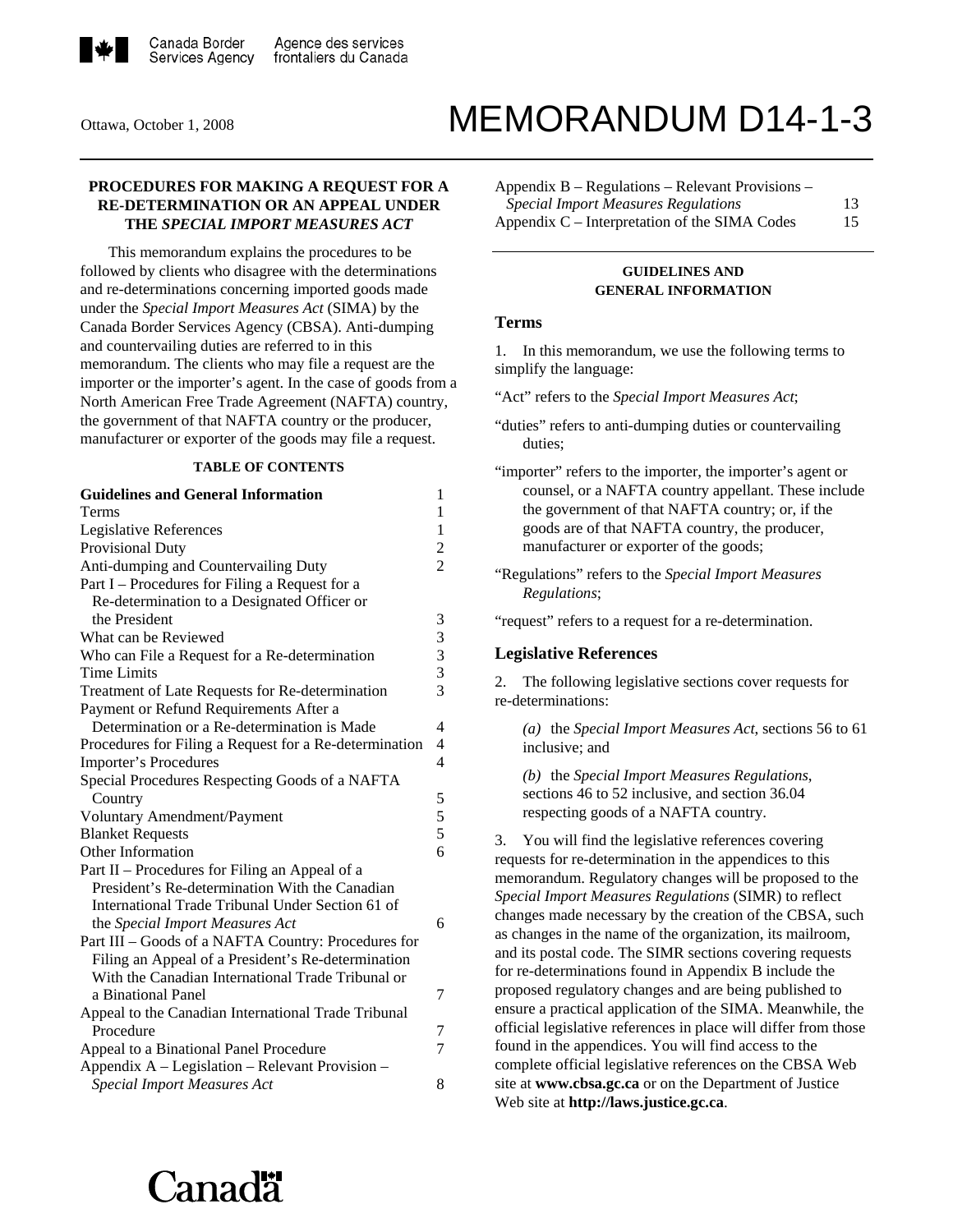# **Provisional Duty**

4. Provisional duty is based on estimates and is payable on dumped or subsidized goods that are of the same description as any goods to which a preliminary determination of dumping or subsidizing made by the CBSA in a dumping or subsidizing investigation applies. Provisional duty is assessed on goods released during the period that the Canadian International Trade Tribunal (Tribunal) is examining the question of injury to Canadian industry. The provisional duty applies during a period not exceeding 120 days, referred to as the provisional period. This period begins on the day the preliminary determination is made and ends on the earlier of the date on which the investigation is terminated by the President of the CBSA (President) with respect to goods of that description or the date on which the Tribunal makes an order or a finding with respect to goods of that description.

5. Provisional duty is an amount not greater than the margin of dumping of the imported goods, as estimated at the time of the preliminary determination of dumping, or the amount of subsidy on the imported goods, as estimated at the time of the preliminary determination of subsidizing. The estimated margin of dumping is the amount by which the estimated normal value of the goods exceeds the estimated export price of the goods.

6. The provisions of the *Customs Act* apply with respect to the payment, collection or refund of any duty collected under the SIMA. As a result, failure to pay provisional duty within the prescribed time will result in the requirement to pay, in addition to the amount, interest at the specified rate, calculated on the outstanding balance of the amount. As well, interest at the specified rate will apply to provisional duty payable where security has not been posted within the prescribed time.

7. Any provisional duty paid or security posted with respect to the importation of dumped or subsidized goods to which a preliminary determination of dumping or subsidizing applies, is returned to the importer immediately after the President of the CBSA terminates the dumping or subsidizing investigation with respect to goods of that description or the Tribunal terminates its inquiry on the question of injury regarding the dumping or the subsidizing of goods of that description. Provisional duty paid or security posted is also returned if the Tribunal makes a finding that the dumping or subsidizing of goods of that description has not caused injury to the Canadian industry or that the dumping or subsidizing of those goods only threatens to cause injury to Canadian industry.

8. A request for re-determination cannot be filed with respect to provisional duty. However, where the CBSA continues the investigation and makes a final determination of dumping or subsidizing with respect to those goods and the Tribunal finds that their being dumped or subsidized has caused injury to the Canadian industry, the goods imported during the provisional period and the amount of duty owing or paid is reviewed. When making a finding of injury, the Tribunal may exclude certain products. For goods that were released during the provisional period, a designated officer has to determine, within six months of the date of the Tribunal finding or order, whether the goods are, in fact, goods of the same description as those described in the Tribunal finding or order, the normal value, export price or amount of subsidy on the goods so released. The amount of the anti-dumping or countervailing duty payable on the imported goods released during the provisional period cannot exceed the amount of provisional duty paid or payable on the goods.

9. If the designated officer determines that the amount of provisional duty paid or the security posted for this duty exceeds the amount of anti-dumping or countervailing duty payable, if any, on the goods, the excess amount is refunded, or security posted is returned to the importer.

10. The importer of the goods may, within 90 days after the date of the designated officer determination or redetermination, make a request to the President for a redetermination of the designated officer determination or redetermination, if the importer has paid all duties owing on the goods. The procedures for such a request are outlined below.

11. The Memorandum D14-1-5, and Memorandum D14-1-6, *Liability and Payment of Provisional Duty, Antidumping Duty and Countervailing Duty Under the Special Import Measures Act*, contain additional information on the liability, payment and refund of provisional duty, and on specific circumstances contemplated by the SIMA for such duty.

#### **Anti-dumping and Countervailing Duty**

12. Dumped or subsidized goods imported into Canada of the same description as the goods named in a Tribunal order or finding of injury or threat of injury are subject to antidumping or countervailing duty. Anti-dumping duty is the margin of dumping, that is, the amount that the normal value exceeds the export price. Countervailing duty is the amount of subsidy on the imported goods.

13. In the course of an interim or expiry review, the Tribunal may rescind its finding or order or continue either with an amendment to exclude certain products, or without amendments.

14. Under the SIMA, a finding of injury or threat of injury or an order continuing a finding of injury or threat of injury and the associated special protection in the form of antidumping or countervailing duties expire five years from the date of the finding or the order, unless an expiry review has been initiated.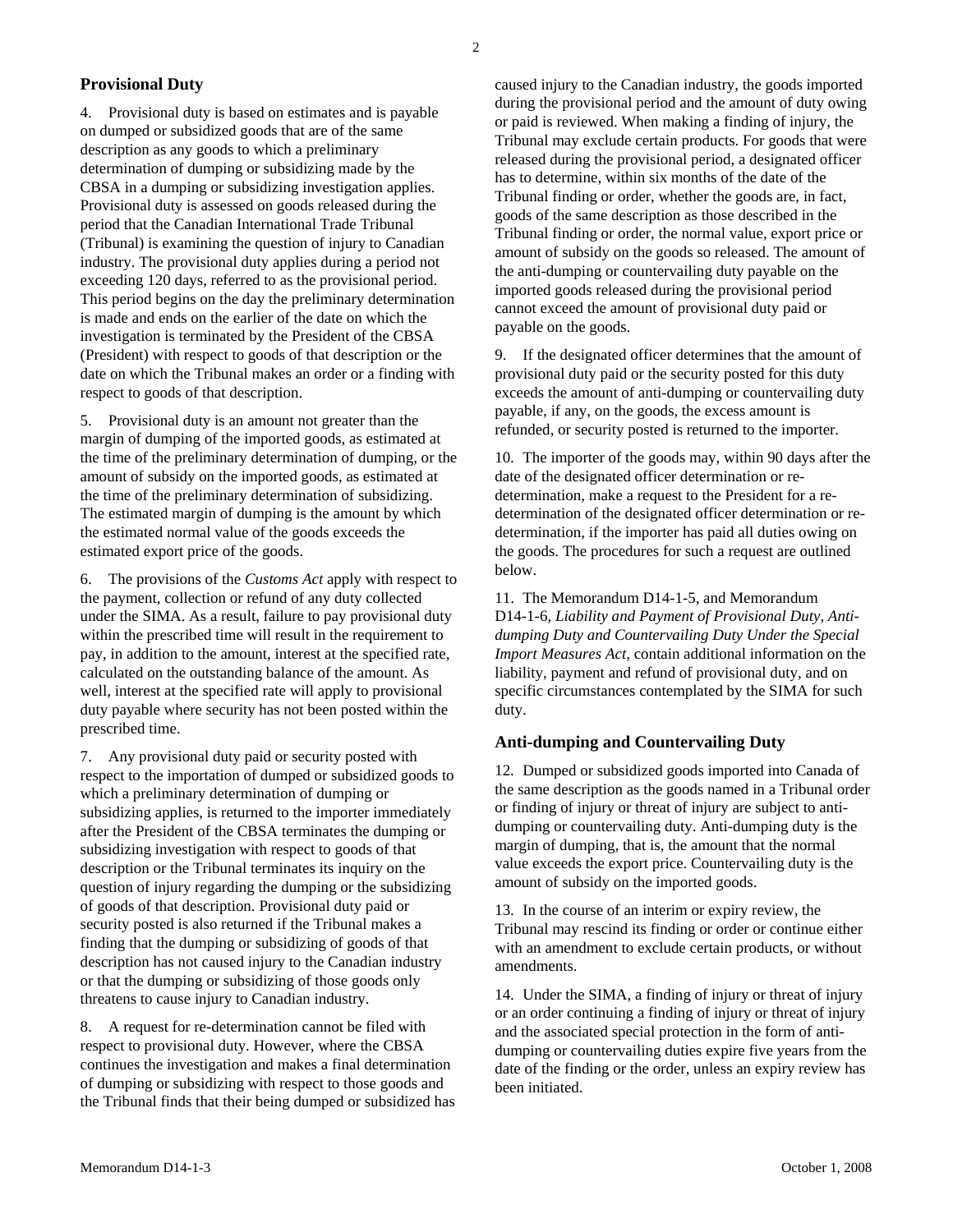15. A CBSA officer determines, within 30 days after the goods were accounted for, whether the imported goods are of the same description as goods to which the order or the finding of the Tribunal applies, the normal value or the amount of the subsidy on the imported goods of the same description, and the export price of those goods. Where, in the case of any imported goods, a determination is not made within the 30 days, that determination is deemed to have been made on the 30th day after the goods were accounted for and in accordance with any representations made by the person accounting for the goods at the time of accounting.

16. A designated officer or the President of the CBSA may re-determine whether the imported goods are of the same description as goods to which the order or the finding of the Tribunal applies, the normal value and the export price or the amount of subsidy of the imported goods, within two years of the original determination.

17. The importer of the goods may, within 90 days after the date of the determination or re-determination made by the CBSA, make a request for a re-determination of the determination or re-determination, if the importer has paid all duties owing on the goods. The procedures for such a request are outlined below.

18. The Memorandum D14-1-6, *Liability and Payment of Provisional Duty, Anti-dumping Duty and Countervailing Duty Under the Special Import Measures Act*, and the Memorandum D14-1-7, *Assessment of Anti-dumping and Countervailing Duties Under the Special Import Measures Act*, contain additional information on the liability, payment and refund of anti-dumping or countervailing duty, in specific circumstances contemplated by the SIMA for such duty and on the CBSA's enforcement of the Tribunal findings or orders.

# **PART I – PROCEDURES FOR FILING A REQUEST FOR A RE-DETERMINATION TO A DESIGNATED OFFICER OR THE PRESIDENT**

## **What can be Reviewed**

- 19. A request for a re-determination may cover:
	- *(a)* the normal value;
	- *(b)* the export price;
	- *(c)* the amount of subsidy;
	- *(d)* the amount of the export subsidy; or

*(e)* the description of the goods in terms of whether they are the same as those described in the finding of the Tribunal or in the order of the Governor in Council.

# **Who can File a Request for a Re-determination**

20. A request may be filed by the importer or the importer's agent. In the case of goods of a NAFTA country, the government of that NAFTA country or the producer,

manufacturer or exporter of the goods, when they are of a NAFTA country, may file a request.

# **Time Limits**

21. The Act allows 90 days following a CBSA officer's decision or a designated officer's decision for an importer to request a re-determination. A request may be made only when all duties owing on the goods have been paid. The CBSA will reject requests when importers have not paid the duties for the goods at issue.

22. In the case of a CBSA officer's or designated officer's decision respecting goods of a NAFTA country, the government of that NAFTA country or the producer, manufacturer or exporter of the goods, when they are of a NAFTA country, may also file a request for a re-determination within 90 days of the decision. These requests will be reviewed whether or not the importer has paid the duties owing on the goods.

23. If the 90th day after the date of a determination or a re-determination falls on a Saturday, Sunday or holiday, the final day for making a request for a re-determination will be the next business day.

24. The date of receipt of a request delivered by hand or regular mail to the Director General, Trade Programs Directorate, is considered to be the date that the request is made. When delivery is by registered mail, the registered postmark date indicates the request date.

25. Requests for re-determination are to be sent to:

Director General Trade Programs Directorate Canada Border Services Agency C/O Manager, Compliance Unit Anti-dumping and Countervailing Program 100 Metcalfe Street, 11th Floor Ottawa ON K1A 0L8

# **Treatment of Late Requests for Re-determination**

26. Any requests for a re-determination that are not filed in accordance with the instructions contained in this memorandum will be rejected. An exception will be made where, based on the data that were before the CBSA at the time of the earlier determination, too much duty was collected as a result of an obvious error made by the CBSA. In such cases, the overpayment will be refunded under the two-year provisions, if the importer files a late request for re-determination or writes a letter explaining the situation.

27. The CBSA will also use the two-year discretionary provisions where:

*(a)* the self-assessment was based on incorrect information used by the importer or customs broker, resulting in an overpayment of anti-dumping or countervailing duties; or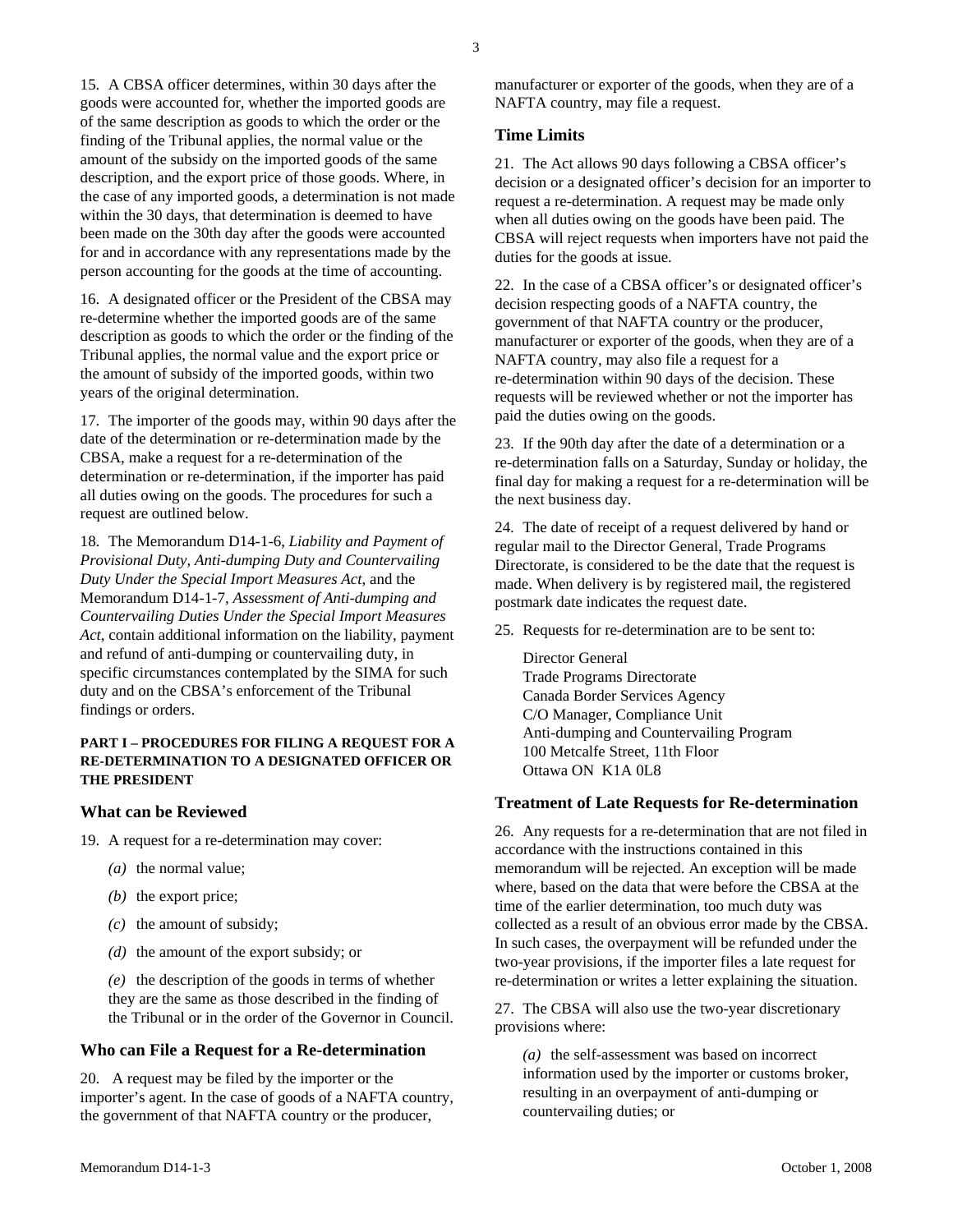*(b)* the goods are obviously not subject to the Tribunal's finding on the basis of the definition of "subject goods" in existence at the time of release of the goods.

# **Payment or Refund Requirements After a Determination or a Re-determination is Made**

28. Where a request for a re-determination is filed properly, the CBSA will review the information, facts and arguments. In the case of anti-dumping duties, the re-determination will be on the basis of normal values and export prices, using information from the same period as the date of sale to Canada of the imported goods, or the most recently available information before that. In the case of countervailing duties, the re-determination will be based on the amount of subsidy on the imported goods.

29. The provisions of the *Customs Act* apply with respect to the payment, collection or refund of any duty collected under the SIMA. Any person who is liable to pay an amount of duties with respect to imported goods must pay, in addition to the amount, interest beginning on the first day after the day the person became liable to pay the amount and ending the day the amount has been paid in full. For additional information on the calculation of interest, refer to Memorandum D17-1-19, *Interest Rate for Customs Purposes Regulations*.

30. If a determination or re-determination results in a demand for additional duty, the CBSA issues a form B2-1, *Canada Customs – Detailed Adjustment Statement* (DAS). If the amount of additional duty payable under the SIMA is paid by the importer in Canada within 30 days after the day the determination or re-determination was made (referred to as the "decision day" or the date of the DAS), interest is not payable on the amount for the period beginning on the day after the date of the DAS and ending on the day the amount is paid. Failure to pay the additional duty within 30 days of the date of the DAS will result in the payment, in addition to the amount, of interest at the specified rate for the period beginning on the first day after the day the person became liable to pay the amount and ending on the day the amount has been paid in full, calculated on the outstanding balance of the amount.

31. If a determination or re-determination results in a refund of all or part of the duty paid in excess of the duties owed, the CBSA issues a DAS and returns the excess duty paid. The refund will include, in addition to the excess amount, interest at the prescribed rate for the period beginning on the first day after the day the amount was paid and ending on the day the DAS was issued (other than interest that was paid because duties were not paid when required by subsection 32(5) or section 33 of the *Customs Act*).

32. If the interest amounts to less than \$10 per importation, it will neither be required to be paid by the importer nor will it be refunded by the CBSA.

33. Interest on amounts owing or returned is computed in accordance with the *Customs Act*. Interest on amounts owing is computed at the specified rate of interest. Interest on amounts returned is computed at the prescribed rate of interest. The amount of interest either collected or paid by the CBSA is shown on the adjustment documentation. Specified rate means the rate of interest, expressed as a percentage per year, equal to six percent per year plus the prescribed rate. See Memorandum D17-1-19, *Interest Rate for Customs Purposes Regulations*, for additional information on the calculation of the prescribed rate of interest. The prescribed and specified interest rates are calculated quarterly in accordance with applicable legislation. An interest rates table for customs purposes can be found on the CBSA Web site at **www.cbsa.gc.ca**.

# **Procedures for Filing a Request for a Re-determination**

34. A separate request on form B2, *Canada Customs – Adjustment Request*, must be made for every transaction document with respect to the goods that are the subject of the request for re-determination. There is a blanket request procedure, which is outlined in paragraphs 50 to 55. Please note that the field 26 – SIMA CD of form B2 should be properly coded. The SIMA codes and their interpretations are provided in Appendix C. For further information on completing this form, refer to Memorandum D17-2-1, *Coding of Adjustment Request Forms*. As mentioned in Memorandum D17-2-1 and Memorandum D17-2-2, *Processing of Adjustment Request Forms*, adjustment requests filed to address issues on duties collected under the SIMA must be mailed directly to CBSA Headquarters (see the address in paragraph 25 above).

# **Importer's Procedures**

35. The importer must complete and sign the form B2. The prescribed information required under Field No. 37 of the B2, is:

*(a)* a statement setting out the grounds on which the determination is contested;

*(b)* a statement setting out the facts on which the request for re-determination is based;

*(c)* evidence in support of the facts referred to in subparagraph (b) above; and

*(d)* a copy of the original (i.e., interim and final) accounting document package.

36. It would assist officers if importers included the telephone number and name of the appropriate company official to contact under Field No. 37 of the B2.

37. The B2 and the prescribed information must be delivered or mailed in accordance with paragraphs 24 and 25 within 90 days of the date of the determination being appealed.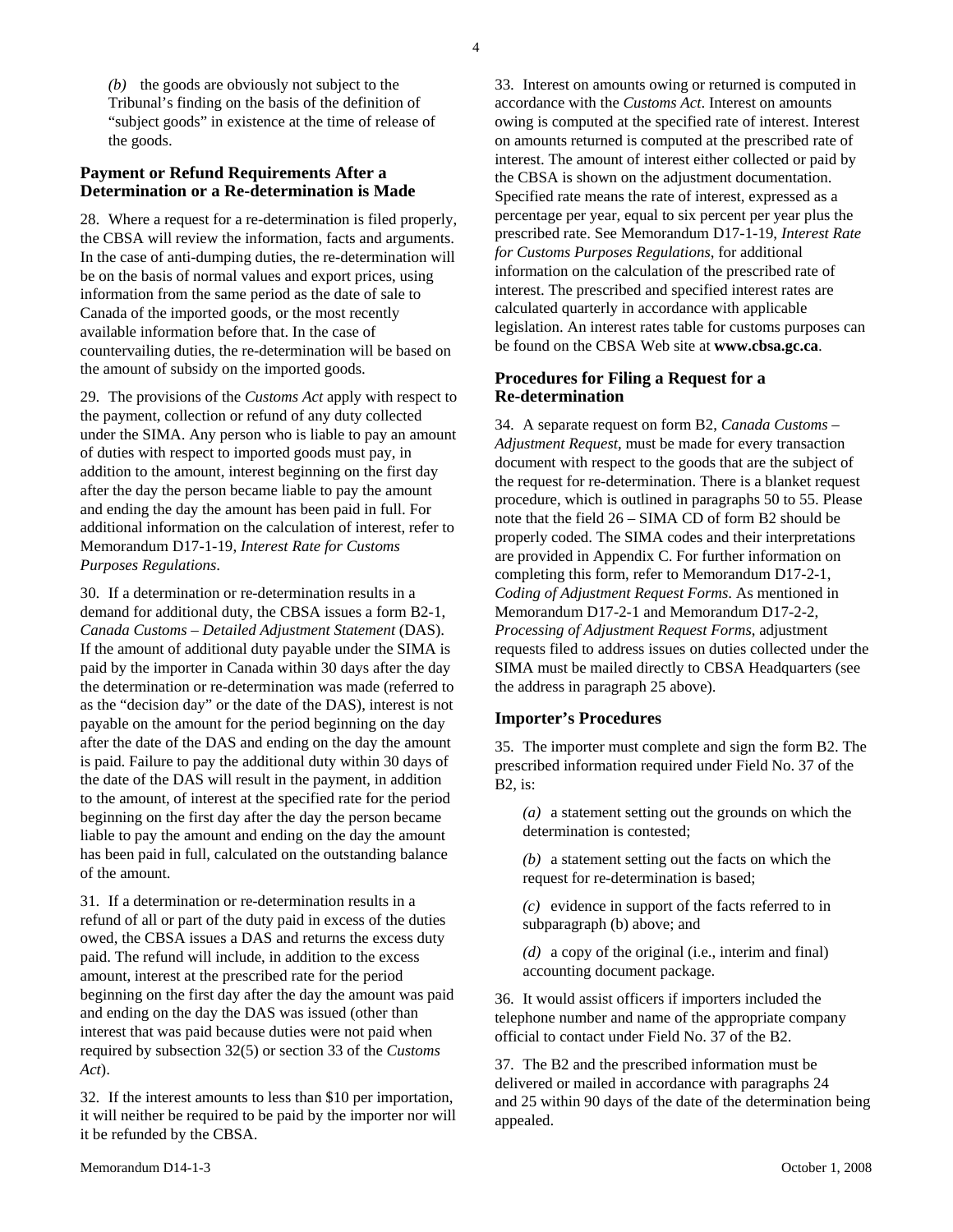38. The final accounting document package should include, as a minimum, the customs invoice or a commercial invoice, which meets the CBSA's invoice requirements; the cargo control document; and any required certificate and/or permits. It should also include the form B3, *Canada Customs Coding Form*, if available.

39. While the CBSA will consider any evidence that the importer may wish to submit, certain specific types of documents facilitate an expeditious resolution of the request, for example, the purchase order or sales contract, commercial invoice and letter of credit (as applicable). In cases where an importer is questioning whether the imported goods are those described in an order or finding of the Tribunal, the evidence to be submitted should include samples of the imported product, product literature/specifications, certificates of specification, and purchase documents describing the goods in detail (for example, purchase order, commercial invoice). In all cases, a copy of the DAS, showing the "duty paid" stamp, will facilitate verification that the duties have been paid.

# **Special Procedures Respecting Goods of a NAFTA Country**

40. The prescribed form for making a request for redetermination by appellants from a NAFTA country is also the form B2. Since this was originally designed for use by importers, certain fields of the form should be modified in the following manner by appellants from a NAFTA country when making a request:

*(a)* field 10 – the reference to "mail to" should be struck out and replaced with "name and address of the appellant from a NAFTA country"; and

*(b)* declaration field – the reference to "importer/agent" should be struck out and replaced with "appellant from a NAFTA country."

41. Completion of the following fields is mandatory for appellants from a NAFTA country:

- *(a)* field 1, "importer name and address"
- *(b)* field 6, "original transaction number"

*(c)* field 10, "name and address of the appellant from a NAFTA country" (see paragraph 42*(a)* above)

*(d)* field 37, "justification for request," "explanation," and "declaration."

42. Completion of the remaining fields is optional for appellants from a NAFTA country. Where the appellant from a NAFTA country has access to the information required for proper completion of the remaining fields, completing them may facilitate the processing of the request.

43. As with procedures for importers noted in paragraph 35 the prescribed information must be delivered or mailed in accordance with paragraphs 24 and 25. The request must be

filed within 90 days of the date of the decision being contested (see paragraph 22 relating to time limits).

44. The prescribed information that must be submitted by appellants from a NAFTA country is:

*(a)* a statement setting out the grounds on which the determination is contested;

*(b)* a statement setting out the facts on which the request for re-determination is based; and

*(c)* evidence in support of the facts referred to in subparagraph *(b)* above.

# **Voluntary Amendment/Payment**

45. An importer may wish to amend a transaction voluntarily and, as a result, pay additional duties and taxes. Alternatively, an importer may amend an entry to correct clerical or typographical errors, which may have no effect on the amount of duties paid. In both circumstances, the importer submits a request for a re-determination on the form B2.

46. Voluntary amendments are not restricted to the 90-day time limit. Where possible, they should be made within one year of the date of release of the goods.

47. Where applicable, monies owed to the CBSA should accompany the request for amendment.

48. Voluntary amendments or payments should be mailed or delivered to a CBSA office in the region where the goods were released.

49. On receiving the form B2 request, a designated officer or the President will review the specific circumstances and information relevant to the importation and may make a re-determination. Importers are reminded that re-determinations as a result of such requests may result in the assessment of additional duty.

# **Blanket Requests**

50. A blanket request is a procedure through which an importer may request re-determinations on more than one transaction under specific conditions, provided that both the public and the CBSA receive administrative benefits. Under the blanket request procedure, the same designated officer or President's decision is issued with respect to each transaction included in the request.

51. Written authorization must be obtained before submitting the form B2 covering the transactions. The importer must request authorization by writing to the Manager, Compliance Unit, at:

Anti-dumping and Countervailing Program Trade Programs Directorate Canada Border Services Agency 100 Metcalfe Street, 11th Floor Ottawa ON K1A 0L8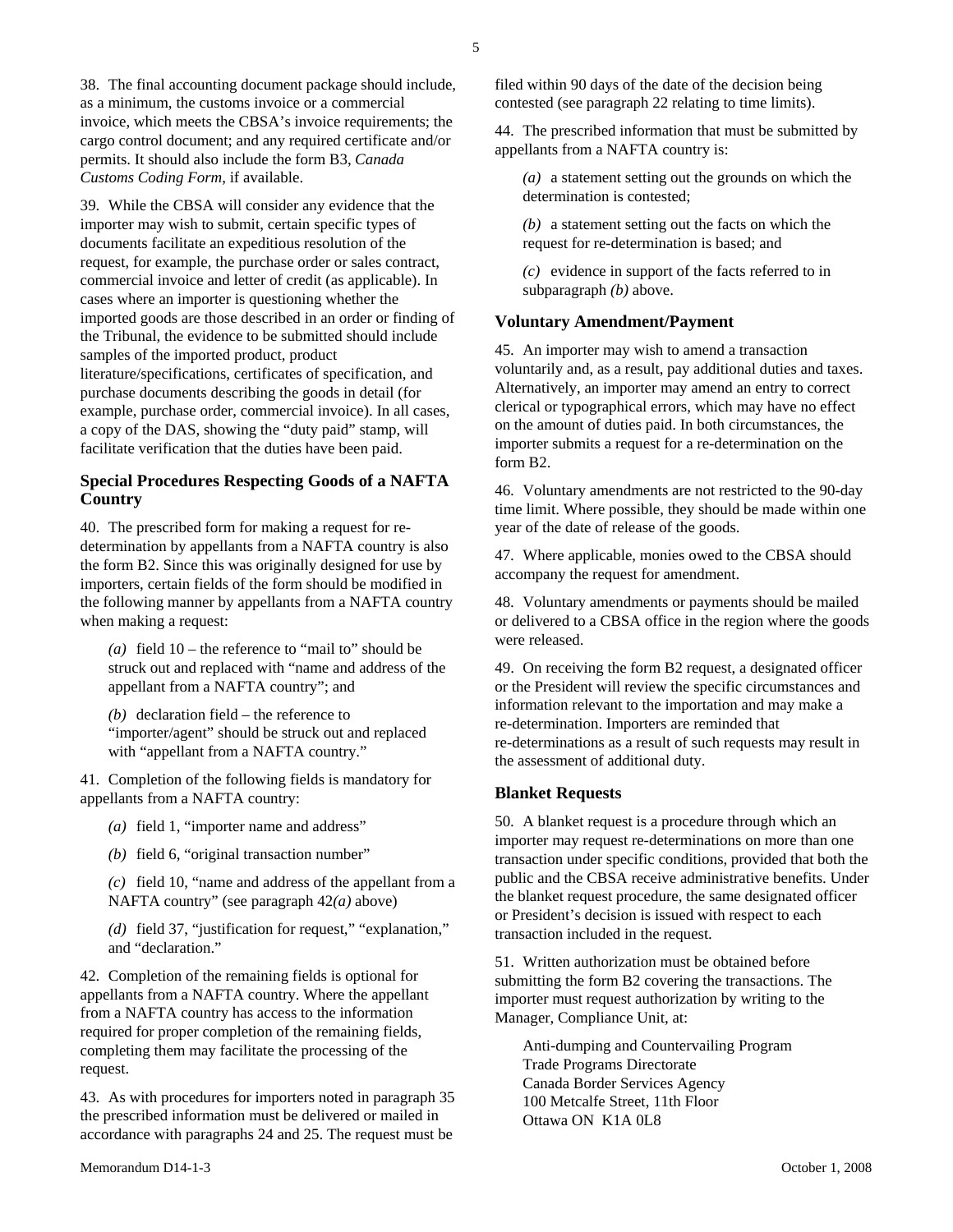52. This letter must contain an explanation of the issue that is being contested. It is the decision of the Compliance Unit Manager to authorize the blanket request.

53. In addition to the requirements for a request of a single importation outlined in paragraphs 35 to 44, the following information or conditions apply:

*(a)* the original letter of authorization may be used for all subsequent forms B2, provided that the issue to be considered is the same as the issue mentioned in the letter requesting the authorization;

*(b)* where a blanket request may result in administrative difficulties or processing delays, the Compliance Unit Manager may refuse the request or restrict the number of transactions to be included on the form B2;

*(c)* as the request for the re-determination for each transaction must be submitted within the time limits, a blanket request cannot cover any transaction for which appeal rights have expired;

*(d)* in addition to the blanket request covering the identical issue being contested, all the transactions must concern shipments of goods to the same importer; and

*(e)* all blanket forms B2 must be supported by a copy of a detailed worksheet and a copy of the written authorization, permitting the use of the blanket request. The information to be submitted on the worksheet will include a listing of original transaction numbers in chronological order by date of final accounting, grouped by month, with subtotals for each month.

54. Blanket requests will not be accepted in the regional offices. The prescribed information must be delivered by hand or mailed, in accordance with paragraphs 24 and 25. When a blanket request is not filed in this manner, it will not be considered by the CBSA.

55. An example of a form B2 blanket request and a related worksheet are presented in "Form B2 Coding Instructions and B2 Format Examples and Explanations," Appendix A to Memorandum D17-2-1, *Coding of Adjustment Request Forms*.

#### **Other Information**

56. For further details on the enforcement by the CBSA of a Tribunal finding of injury or threat of injury or of a Tribunal order continuing its finding of injury or threat of injury concerning a specific product, refer to the CBSA Web site at **www.cbsa.gc.ca/sima**.

# **PART II – PROCEDURES FOR FILING AN APPEAL OF A PRESIDENT'S RE-DETERMINATION WITH THE CANADIAN INTERNATIONAL TRADE TRIBUNAL UNDER SECTION 61 OF THE** *SPECIAL IMPORT MEASURES ACT*

57. After the President makes a re-determination under section 59 of the Act, a person may appeal the redetermination to the Tribunal. Any person wishing to launch such an appeal must, within 90 days after the day on which the re-determination was made, file a notice of appeal in writing with both the:

President Canada Border Services Agency 191 Laurier Avenue West Ottawa ON K1A 0L8

and

Secretary Canadian International Trade Tribunal 333 Laurier Avenue West Ottawa ON K1A 0G7

58. Under subsection 61(2) of the Act, the Tribunal is required to publish notice of the hearing of an appeal in the *Canada Gazette* at least 21 days before the hearing. Any person who enters an appearance with the Secretary of the Tribunal before the hearing date will be allowed to make representations during the hearing.

59. For additional information on the Tribunal's procedures, interested persons should contact the Secretary of the Tribunal at the address above. A decision of the Tribunal may be appealed to the Federal Court of Appeal under section 62 of the Act. The appeal must be based on questions of law and be filed within 90 days of the decision by the Tribunal. The Federal Court of Appeal may dispose of an appeal by declaring the duty, if any, that is payable, or by returning the matter to the Tribunal for re-hearing.

60. Importers need not protect appeal time limits for their subsequent transaction of "like goods" to be eligible for consideration for review by the Tribunal. After the Tribunal has made a decision with respect to the goods, the President may, at any time after the Tribunal's decision, re-determine a determination on other goods of the same description imported by the same importer and released after the date of the transaction subject to the appeal. Importers who have any doubt about whether the appellate decision will apply to the subsequent goods are advised to take protective action by contacting the CBSA for confirmation that the goods in question are considered to be subsequent goods, or by filing an appeal under section 61 within the required time limits.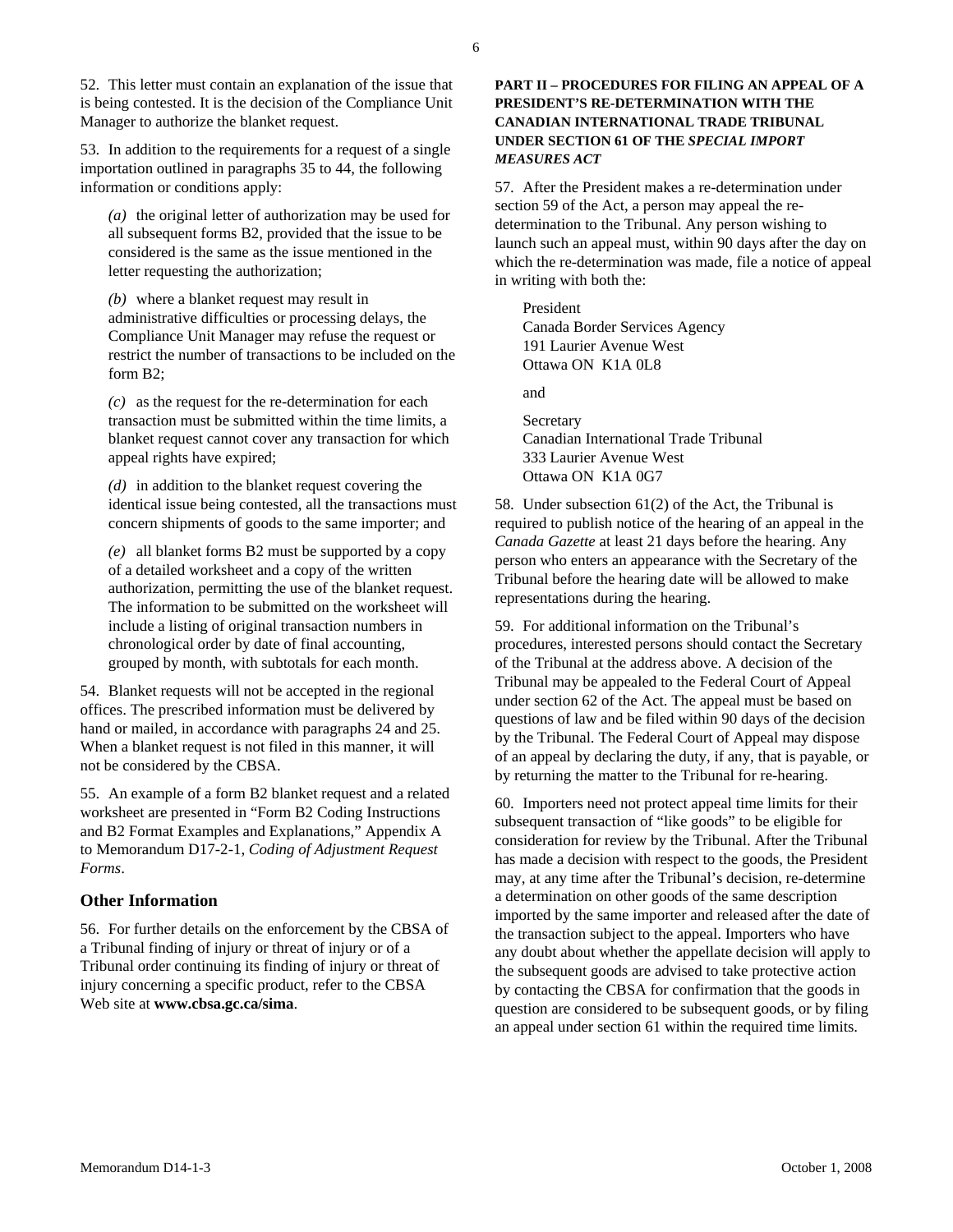# **PART III – GOODS OF A NAFTA COUNTRY: PROCEDURES FOR FILING AN APPEAL OF A PRESIDENT'S RE-DETERMINATION WITH THE CANADIAN INTERNATIONAL TRADE TRIBUNAL OR A BINATIONAL PANEL**

61. The NAFTA requires certain decisions respecting goods of a NAFTA country to be reviewed by a binational panel. This includes President's re-determinations under section 59 of the Act. Accordingly, the Act provides for two methods to dispute a section 59 re-determination respecting goods of a NAFTA country:

*(a)* an appeal to the Canadian International Trade Tribunal; or

*(b)* a request for a review by a binational panel in accordance with Article 1904 of the NAFTA.

62. Any person aggrieved by a President's re-determination respecting goods of a NAFTA country may use either process. However, where a binational panel review is requested, an appeal to the Tribunal on the same redetermination cannot be made.

# **Appeal to the Canadian International Trade Tribunal Procedure**

63. A re-determination by the President, made under section 59, on goods of a NAFTA country, may be appealed to the Tribunal, under section 61 of the Act. The procedure for such an appeal is basically the same as that for goods from a non-NAFTA country, as noted in Part II. However, several conditions must be met before a person may appeal a re-determination regarding goods of a NAFTA country to the Tribunal.

64. First, any importer, manufacturer, producer or exporter intending to appeal the President's re-determination to the Tribunal must publish a notice of intent to appeal in the *Canada Gazette*. In addition, a Notice of Intent to Commence Judicial Review is to be served to both Secretaries of the NAFTA countries. These procedures are outlined in section 36.04 of the *Special Import Measures Regulations* and subrule 33(1)*(a)* of the NAFTA Article 1904 Panel Rules. Both of these notices are to be submitted within 30 days following the date of the CBSA's letter containing the re-determination.

65. Second, an appeal to the Tribunal respecting goods of a NAFTA country may not be made during the 40-day period allowed for purposes of appealing the same decision to a binational panel. This limitation period expires 40 days after the date of the letter notifying of the re-determination. Additional information on notification procedures may be obtained by contacting the person identified in that letter.

66. If no request for a panel review is made by any party before the expiration of the 40-day period for requesting such a review, a person may file a notice of appeal in writing with both the President of the CBSA and the Secretary of the Tribunal (see the addresses in paragraph 59).

67. The notice of appeal must be filed with both the President and the Tribunal within 90 days after the date of the re-determination in question.

68. Persons interested should note that where another party requests a binational panel review within the 40-day limitation period, the Tribunal is not permitted to consider an appeal. However, all interested persons may participate in the binational panel review, if they file a Notice of Appearance with the Canadian Secretary of the NAFTA Secretariat, in accordance with the NAFTA Article 1904 Panel Rules.

# **Appeal to a Binational Panel Procedure**

69. Subsection 77.011(2) of the Act provides, among other things, that any person, who could appeal a President's section 59 re-determination to the Tribunal, may request that the decision be reviewed by a binational panel. The request for review would have to be filed with the Canadian Secretary at:

NAFTA Secretariat Thomas D'Arcy McGee Building 90 Sparks Street, Suite 705 Ottawa ON K1P 5B4

70. The government of the NAFTA country, the importer, the manufacturer, the producer or the exporter may file a request for a binational panel review, no later than 40 days after the date of the letter of notification of the re-determination.

71. On receipt of a request for a binational panel review, the Canadian Secretary is required to notify the appropriate NAFTA country Secretary of the request and date of receipt. All interested persons may participate in the panel review, if they file a *Notice of Appearance* with the Canadian Secretary, in accordance with the NAFTA Article 1904 Panel Rules. Additional information on the panel process may be obtained from the Canadian Secretary.

72. The provisions of paragraph 62 also apply to an appeal to a binational panel.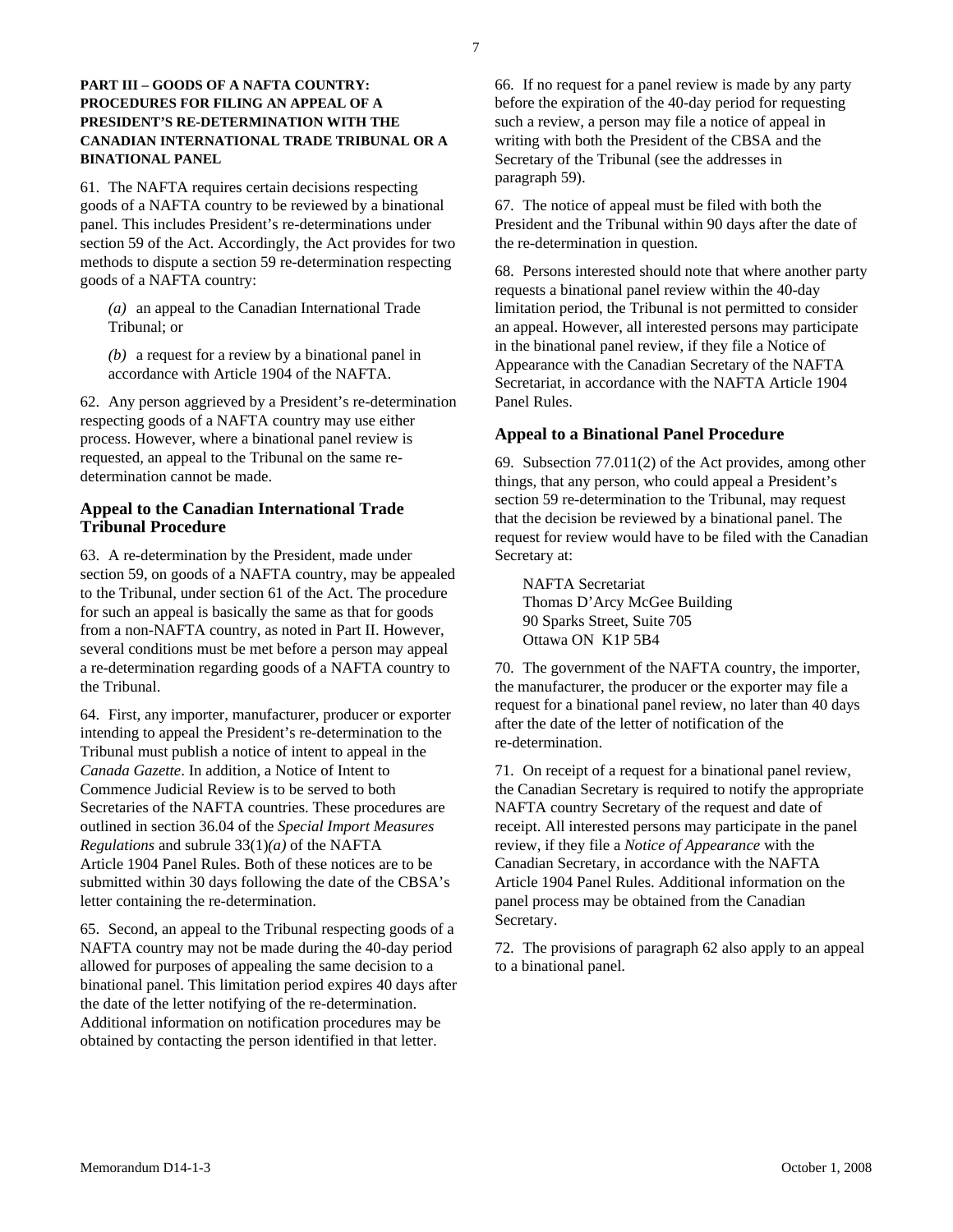#### **APPENDIX A**

# **Legislation – Relevant Provision** *SPECIAL IMPORT MEASURES ACT*

#### **PART I – RE-DETERMINATIONS AND APPEALS**

#### **Re-determination by Designated Officer or President**

 56. (1) **Determination final** – Where, subsequent to the making of an order or finding of the Tribunal or an order of the Governor in Council imposing a countervailing duty under section 7, any goods are imported into Canada, a determination by a customs officer

*(a)* as to whether the imported goods are goods of the same description as goods to which the order or finding of the Tribunal or the order of the Governor in Council applies,

*(b)* of the normal value of or the amount, if any, of the subsidy on any imported goods that are of the same description as goods to which the order or finding of the Tribunal or the order of the Governor in Council applies, and

*(c)* of the export price of or the amount, if any, of the export subsidy on any imported goods that are of the same description as goods to which the order or finding of the Tribunal applies,

made within thirty days after they were accounted for under subsection 32(1), (3) or (5) of the *Customs Act* is final and conclusive.

(1.01) **Request for re-determination** – Notwithstanding subsection (1),

*(a)* where a determination referred to in that subsection is made in respect of any goods, including goods of a NAFTA country, the importer of the goods may, within ninety days after the making of the determination, make a written request in the prescribed form and manner and accompanied by the prescribed information to a designated officer for a re-determination, if the importer has paid all duties owing on the goods; and

*(b)* where a determination referred to in that subsection is made in respect of goods of a NAFTA country, the government of that NAFTA country or, if they are of that NAFTA country, the producer, manufacturer or exporter of the goods may make a request as described in paragraph *(a)*, whether or not the importer of the goods has paid all duties owing on the goods.

 $(1.02)$  **Suspension of s.**  $(1.1)$  – The operation of subsection  $(1.1)$  is suspended during the period in which subsection  $(1.01)$  is in force.

(1.1) **Request for re-determination** – Notwithstanding subsection (1),

*(a)* where a determination referred to in that subsection is made in respect of any goods, including goods of the United States, the importer of the goods may, within ninety days after the making of the determination, make a written request in the prescribed form and manner and accompanied by the prescribed information to a designated officer for a re-determination, if the importer has paid all duties owing on the goods; and

*(b)* where a determination referred to in that subsection is made in respect of goods of the United States, the United States government or the producer, manufacturer or exporter of the goods may make a request as described in paragraph *(a)*, whether or not the importer of the goods has paid all duties owing on the goods.

 (2) **Determination deemed to have been made** – Where, in the case of any imported goods referred to in subsection (1), a determination referred to in that subsection that is relevant in the case of those goods is not in fact made in respect of them within the thirty days referred to in that subsection, that determination shall be deemed to have been made

- *(a)* on the thirtieth day after the goods were accounted for; and
- *(b)* in accordance with any representations made by the person accounting for the goods at the time of the accounting.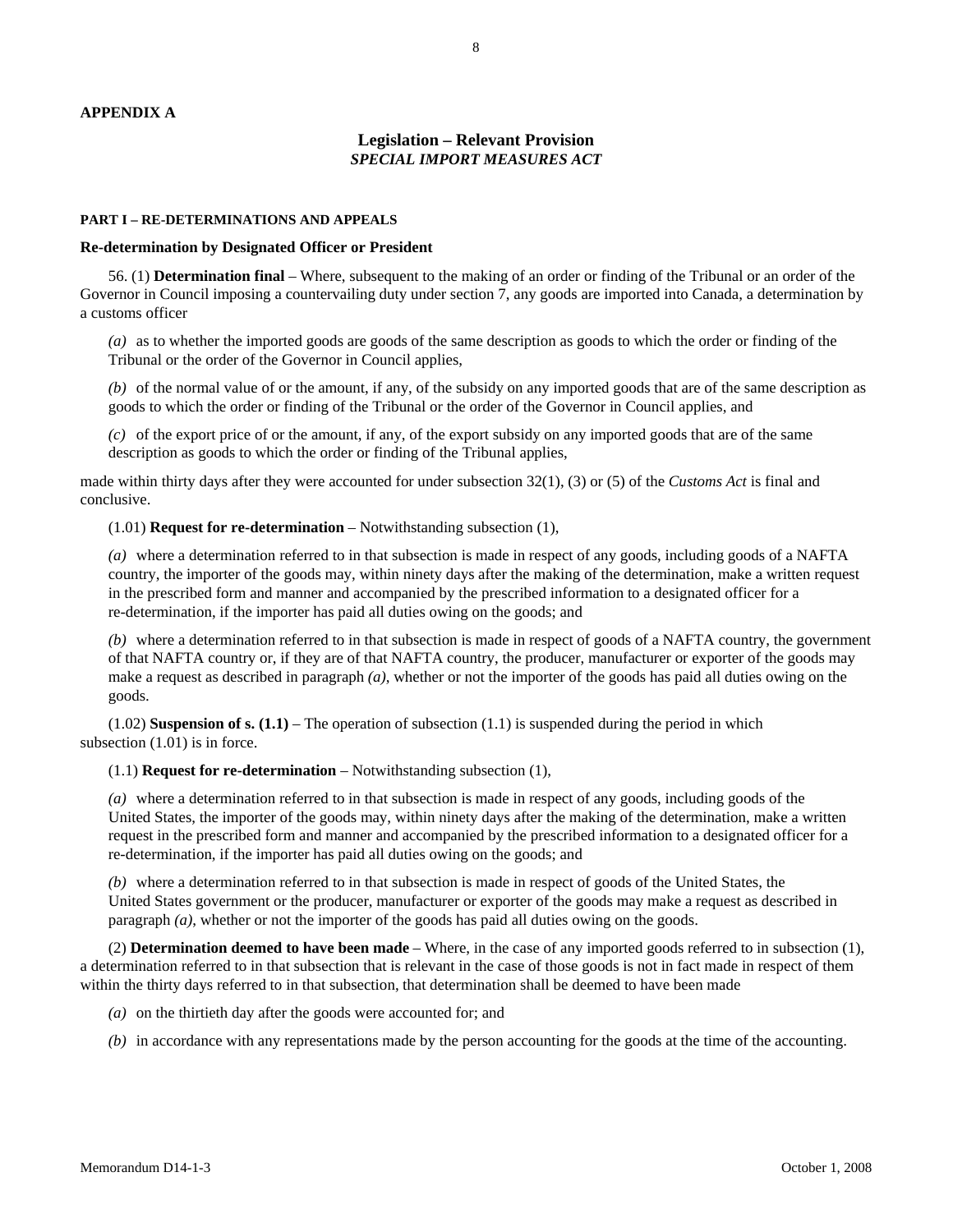57. **Review by designated officer** – Unless the President has previously re-determined under section 59 a determination referred to in subsection 56(1) or (2) or the determination was made in respect of goods released after the initiation of an expedited review under subsection 13.2(3) and before a decision was issued under that subsection, a designated officer may re-determine the determination

*(a)* in accordance with a request made under subsection 56(1.01) or (1.1); or

*(b)* if the designated officer deems it advisable, within two years after the determination.

 58. (1) **Determination or re-determination final** – A determination or re-determination by a designated officer under section 55 or 57 with respect to any imported goods is final and conclusive.

(1.1) Request for re-determination – Notwithstanding subsection (1),

*(a)* where a determination or re-determination referred to in that subsection is made in respect of any goods, including goods of a NAFTA country, the importer of the goods may, within ninety days after the date of the determination or redetermination, make a written request in the prescribed form and manner and accompanied by the prescribed information to the President for a re-determination, if the importer has paid all duties owing on the goods; and

*(b)* where a determination or re-determination referred to in that subsection is made in respect of goods of a NAFTA country, the government of that NAFTA country or, if they are of that NAFTA country, the producer, manufacturer or exporter of the goods may make a request as described in paragraph *(a)*, whether or not the importer has paid all duties owing on the goods.

 (1.2) **Suspension of s. (2)** – The operation of subsection (2) is suspended during the period in which subsection (1.1) is in force.

(2) **Request for re-determination** – Notwithstanding subsection (1),

*(a)* where a determination or re-determination referred to in that subsection is made in respect of any goods, including goods of the United States, the importer of the goods may, within ninety days after the date of the determination or redetermination, make a written request in the prescribed form and manner and accompanied by the prescribed information to the President for a re-determination, if the importer has paid all duties owing on the goods; and

*(b)* where a determination or re-determination referred to in that subsection is made in respect of goods of the United States, the United States government or the producer, manufacturer or exporter of the goods may make a request as described in paragraph *(a)*, whether or not the importer has paid all duties owing on the goods.

 59. (1) **Permissive re-determination** – Subject to subsection (3), the President may re-determine any determination or redetermination referred to in section 55, 56 or 57 or made under this section in respect of any imported goods

*(a)* in accordance with a request made pursuant to subsection 58(1.1) or (2);

*(b)* at any time, if the importer or exporter has made any misrepresentation or committed a fraud in accounting for the goods under subsection 32(1), (3) or (5) of the *Customs Act* or in obtaining release of the goods;

*(c)* at any time, if subsection 2(6) or section 26 or 28 applies or at any time becomes applicable in respect of the goods;

*(d)* at any time, for the purpose of giving effect to a decision of the Tribunal, the Federal Court of Appeal or the Supreme Court of Canada with respect to the goods; and

*(e)* in any case where the President deems it advisable, within two years after the determination referred to in section 55 or subsection 56(1), as the case may be, if the President has not previously made a re-determination with respect to the goods pursuant to any of paragraphs *(a)* to *(d)* or subsection (2) or (3).

(1.1) **Re-determination of re-determination** – The President may re-determine any re-determination

*(a)* at any time after a re-determination was made under any of paragraphs (1)*(a)* to *(c)* and *(e)* but before an appeal under section 61 is heard, on the recommendation of the Attorney General of Canada, if the re-determination would reduce duties payable on the goods; and

*(b)* at any time if the re-determination would be consistent with a decision of the Tribunal, the Federal Court of Appeal or the Supreme Court of Canada, or with a re-determination under paragraph *(a)*, made in respect of other like goods of the same importer or owner imported on or before the date of importation of the goods in respect of which the redetermination is being made.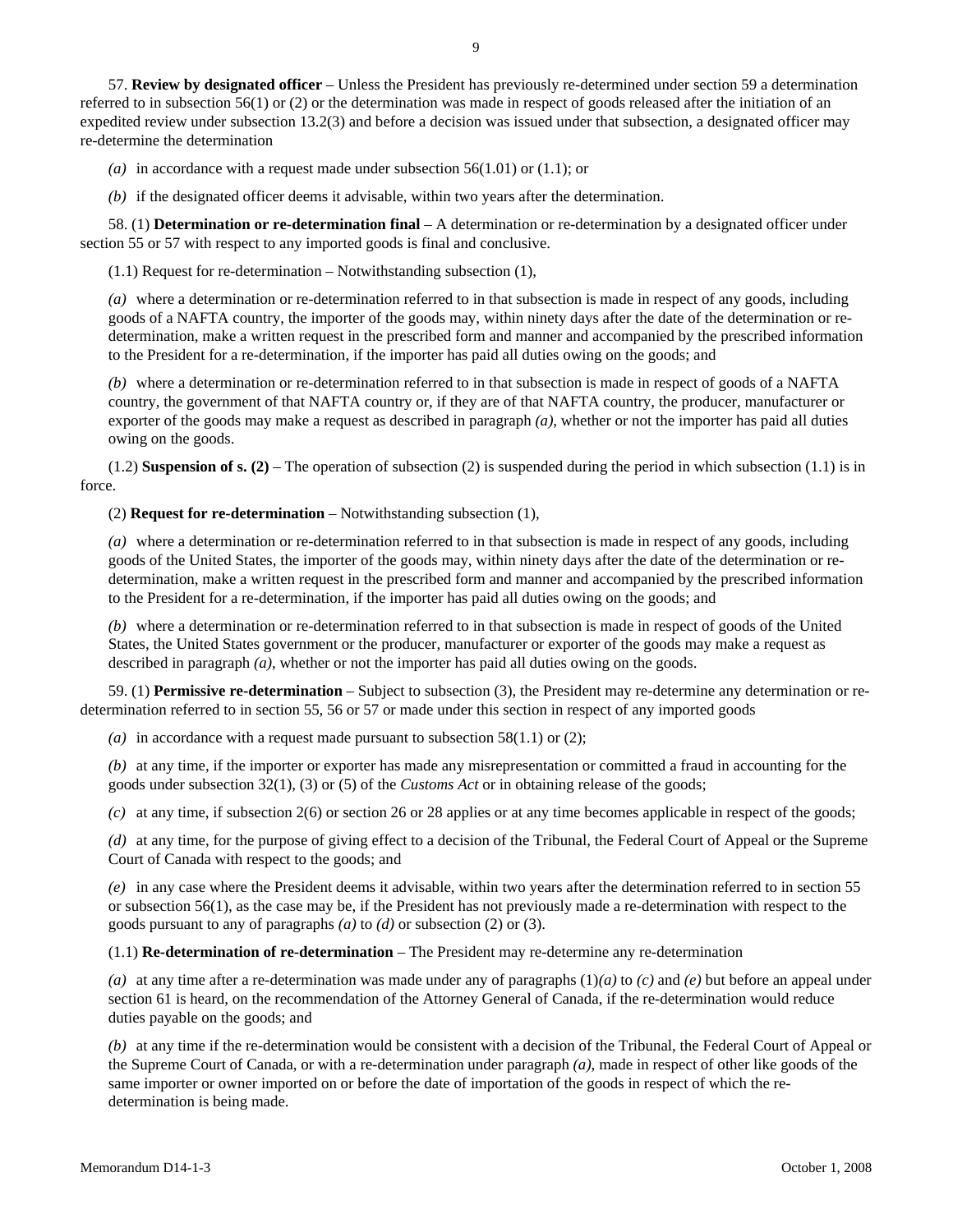(2) **Permissive re-determination** – The President may re-determine any determination or re-determination referred to in section 55, 56 or 57 or made under this section in respect of any imported goods at any time for the purpose of giving effect to a decision of a panel under Part I.1 or II with respect to the goods.

 (3) **Mandatory re-determination** – On a request made under subsection 58(1.1) or (2) to re-determine a determination under section 55 or a re-determination under section 57, the President shall

*(a)* in the case of a determination under section 55 or a re-determination under paragraph 57*(b)*, re-determine the determination or re-determination within one year after the request under subsection 58(1.1) or (2) was made; and

*(b)* in the case of a re-determination under paragraph 57*(a)*, re-determine the re-determination within one year after the request under subsection 56(1.01) or (1.1) was made.

 (3.1) **Notice of re-determination** – The President shall cause notice of each re-determination under this section to be forwarded, by registered mail, to the importer and, where the imported goods are goods of a NAFTA country, to the government of that NAFTA country, to such persons as may be prescribed and, if the re-determination gives effect to a decision of a panel under Part I.1, to the Canadian Secretary.

 (3.2) **Presumption** – A notice sent to the government of a NAFTA country pursuant to subsection (3.1) shall be deemed, for the purposes of this Act, to have been received by that government ten days after the day on which it was mailed.

 (3.3) **Suspension of ss. (4) and (5)** – The operation of subsections (4) and (5) is suspended during the period in which subsections  $(3.1)$  and  $(3.2)$  are in force.

 (4) **Notice of re-determination** – The President shall cause notice of each re-determination under this section to be forwarded, by registered mail, to the importer and, where the imported goods are goods of the United States, to the United States government, to such persons as may be prescribed and, if the re-determination gives effect to a decision of a panel under Part II, to the Canadian Secretary.

 (5) **Presumption** – A notice sent to the United States government pursuant to subsection (4) shall be deemed, for the purposes of this Act, to have been received by that government ten days after the day on which it was mailed.

 60. (1) **Effect of re-determination** – Where, in accordance with section 57 or 59, a re-determination as to whether any goods are goods described in paragraph 56(1)*(a)* or a re-determination of the normal value or export price of or the amount of subsidy or export subsidy on the goods has been made,

*(a)* the importer shall pay any additional duty payable with respect to the goods, or

*(b)* the whole or a part of any duty, or duty and interest paid (other than interest that was paid because duties were not paid when required by subsection 32(5) or section 33 of the *Customs Act*), in excess of the duties owing in respect of the goods shall be returned to the importer forthwith

if on the re-determination it is determined that the additional duty is payable or that the whole or the part of the duty paid was not payable, as the case may be.

 (2) **Decision of President** – Notwithstanding subsection 25(2), any duties imposed, by virtue of this Act, on goods sold to an importer in Canada shall be included in the costs referred to in subparagraph  $25(1)(c)(i)$  or  $(d)(v)$ , as the case may be, where, in any re-determination referred to in subsection (1), the President is of the opinion that

*(a)* the goods were resold by the person referred to in paragraph 25(1)*(c)* who purchased the goods from the importer or by a subsequent purchaser at a price that is lower than the total of

(i) the price at which the seller acquired the goods, and

(ii) the administrative, selling and all other costs directly or indirectly attributable to the sale of the goods; and

*(b)* the export price, determined under section 24, of the goods is unreliable for a reason set out in subparagraph  $25(1)(b)(ii)$ .

 60.1 **Notice to be given** – If a determination or a re-determination has been made under section 55, subsection 56(1) or section 57 or 59, notice of the determination or re-determination shall be given without delay to the importer in Canada.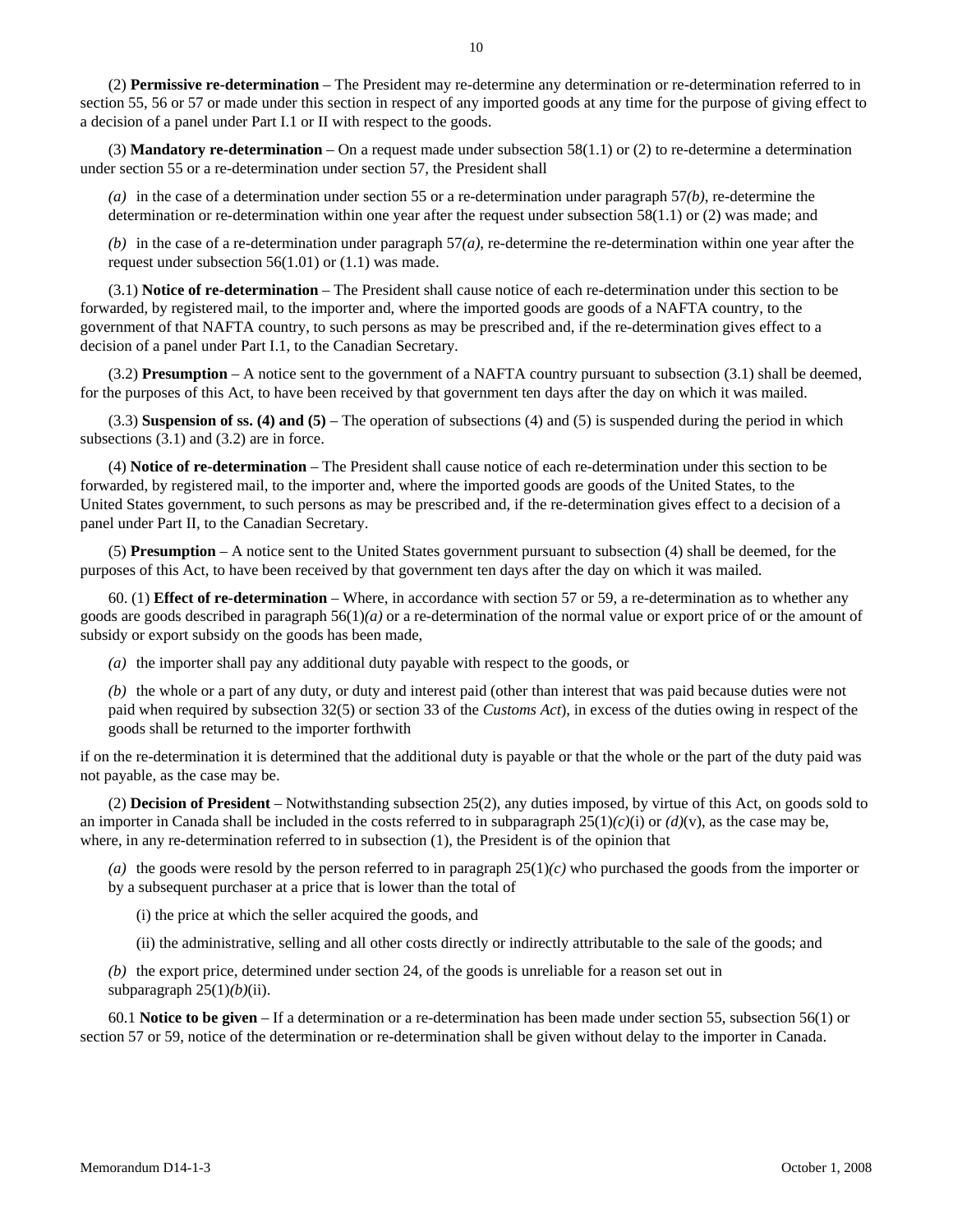# **Appeal to Canadian International Trade Tribunal**

 61. (1) **Appeal to the Tribunal** – Subject to section 77.012 or 77.12, a person who deems himself aggrieved by a redetermination of the President made pursuant to section 59 with respect to any goods may appeal therefrom to the Tribunal by filing a notice of appeal in writing with the President and the Secretary of the Tribunal within ninety days after the day on which the re-determination was made.

 (2) **Publication of notice of appeal** – Notice of the hearing of an appeal under subsection (1) must be published in the *Canada Gazette* at least twenty-one days before the day of the hearing, and any person who enters an appearance with the Secretary at least seven days before the day of the hearing may be heard on the appeal.

 (3) **Order or finding of the Tribunal** – On any appeal under subsection (1), the Tribunal may make such order or finding as the nature of the matter may require and, without limiting the generality of the foregoing, may declare what duty is payable or that no duty is payable on the goods with respect to which the appeal was taken, and an order, finding or declaration of the Tribunal is final and conclusive subject to further appeal as provided in section 62.

# **PART I.1 – DISPUTE SETTLEMENT RESPECTING GOODS OF A NAFTA COUNTRY**

#### **Interpretation**

77.01 (1) **Definitions** – In this Part, [...]

"definitive decision" means [...]

- *(e)* are-determination of the President under subsection 59(1),
- *(f)* are-determination of the President under subsection 59(3),
- *(f.1)* are-determination of the President under subsection 59(1.1), [...]

in so far as it applies to or is made in respect of particular goods of a NAFTA country, but does not include any such determination, re-determination, decision, order or finding that is made for the purpose of giving effect to a decision of the Federal Court of Appeal or the Supreme Court of Canada relating to those goods;

#### **Request for review**

 77.011 (1) **Request for review of a definitive decision** – The Minister or the government of a NAFTA country, the goods of which are the subject of a definitive decision, may request, in accordance with paragraph 4 of Article 1904 of the North American Free Trade Agreement, that the definitive decision, in so far as it applies to goods of that NAFTA country, be reviewed by a panel.

 (2) **Idem** – Any person who, but for section 77.012, would be entitled to apply under the Federal Courts Act or section 96.1 of this Act, or to appeal under section 61 of this Act, in respect of a definitive decision may, in accordance with paragraph 4 of Article 1904 of the North American Free Trade Agreement, file with the Canadian Secretary a request that the definitive decision be reviewed by a panel.

 (3) **Deeming** – A request made under subsection (2) shall be deemed to be a request by the Minister for binational panel review within the meaning of paragraph 4 of Article 1904 of the North American Free Trade Agreement.

 (4) **Limitation period** – A request under subsection (1) or (2) may only be made within thirty days after the day on which notice of the definitive decision is published in the Canada Gazette or, in the case of a re-determination of the President under subsection 59(1) or (3), within thirty days after the day on which notice of the re-determination is received by the government of a NAFTA country.

 (5) **Grounds for request** – A request under subsection (1) or (2) for the review of a definitive decision may be made only on a ground set forth in subsection 18.1(4) of the Federal Courts Act.

 (6) **Notification of request for review** – On receiving a request from the government of a NAFTA country under subsection (1) or on receiving a request under subsection (2), the Canadian Secretary shall notify the Minister and the appropriate NAFTA country Secretary of the request and the day on which it was received by the Canadian Secretary.

 (7) **No application or appeal** – Where a request is made under subsection (1) or (2) for the review of a definitive decision by a panel, no person or government may apply under the Federal Courts Act or section 96.1 of this Act or appeal under section 61 of this Act in respect of the decision.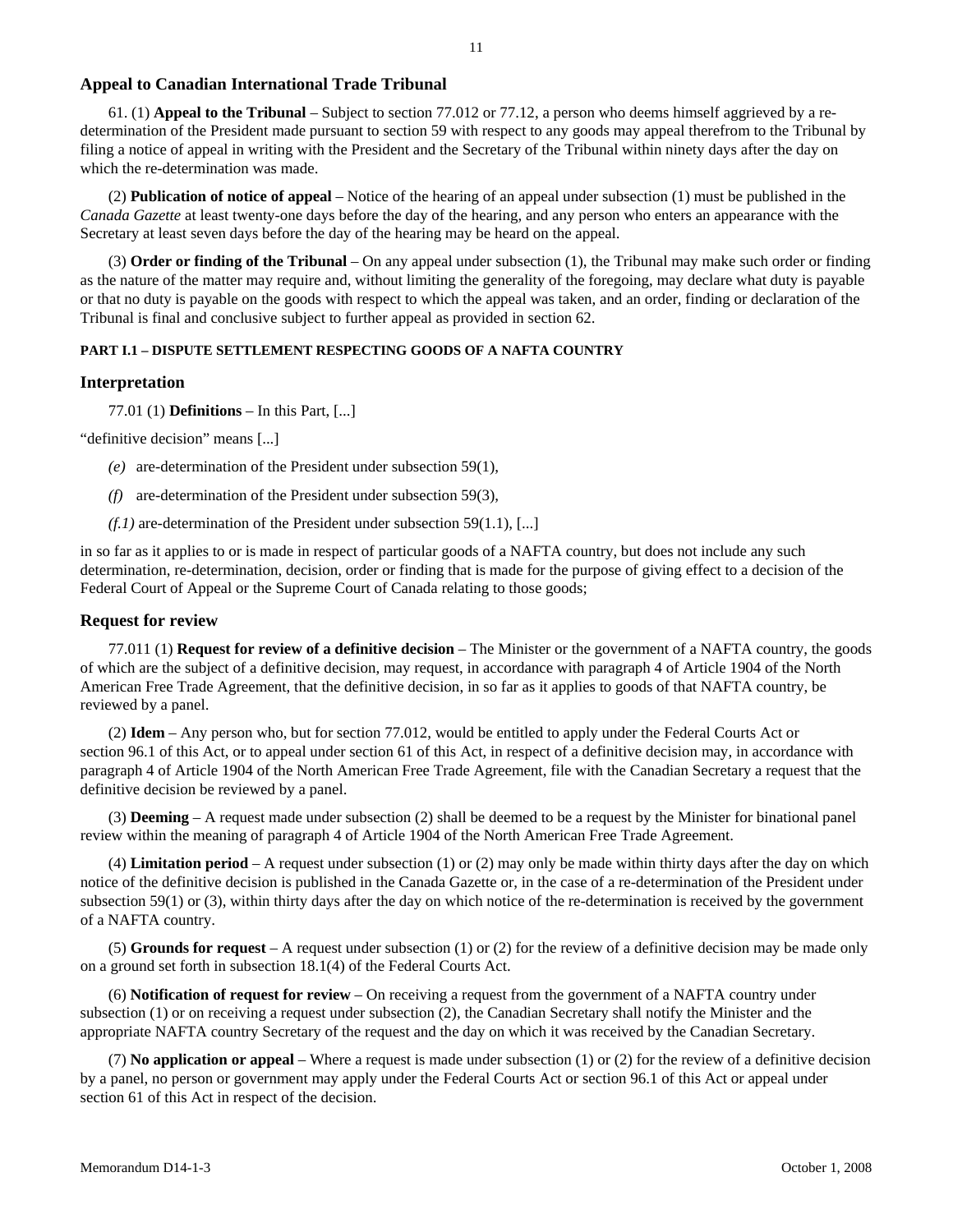77.012 (1) **Applications and appeals** – No person or government may apply under the Federal Courts Act or section 96.1 of this Act or appeal under section 61 of this Act in respect of a definitive decision

*(a)* before the expiry of the period of thirty days after

(i) the day on which the definitive decision is published in the *Canada Gazette*, or

(ii) in the case of a re-determination of the President under subsection  $59(1)$ ,  $(1.1)$  or  $(3)$ , the day on which notice of the re-determination is received by the government of a NAFTA country; and

*(b)* unless the person or government has, within twenty days after the day on which that period commences, given notice of the intention to make such an application or appeal in writing to the Canadian Secretary and the appropriate NAFTA country Secretary and in the prescribed manner to any other person who, but for this section, would be entitled to so apply or appeal.

 (2) **Limitation period extended** – For the purpose of permitting a government or person to apply under the Federal Courts Act or section 96.1 of this Act in respect of a definitive decision after the expiration of the limitation period established by paragraph 4 of Article 1904 of the North American Free Trade Agreement for requesting a review of the decision, the limitation period referred to in subsection 18.1(2) of the Federal Courts Act and subsection 96.1(3) of this Act is extended by ten days and shall be calculated as commencing on the day on which the limitation period established by that paragraph commences.

# **PART III – GENERAL**

# **Application for review**

 96.1 (3) **Filing of application** – Subject to subsection 77.012(2), an application may be made under this section by any person directly affected by the determination, decision, order or finding by filing a notice of the application in the Federal Court of Appeal within thirty days after the time the determination, decision, order or finding was first communicated to that person by the President or the Tribunal, or within such further time as the Federal Court of Appeal or a judge thereof may, before or after the expiration of those thirty days, fix or allow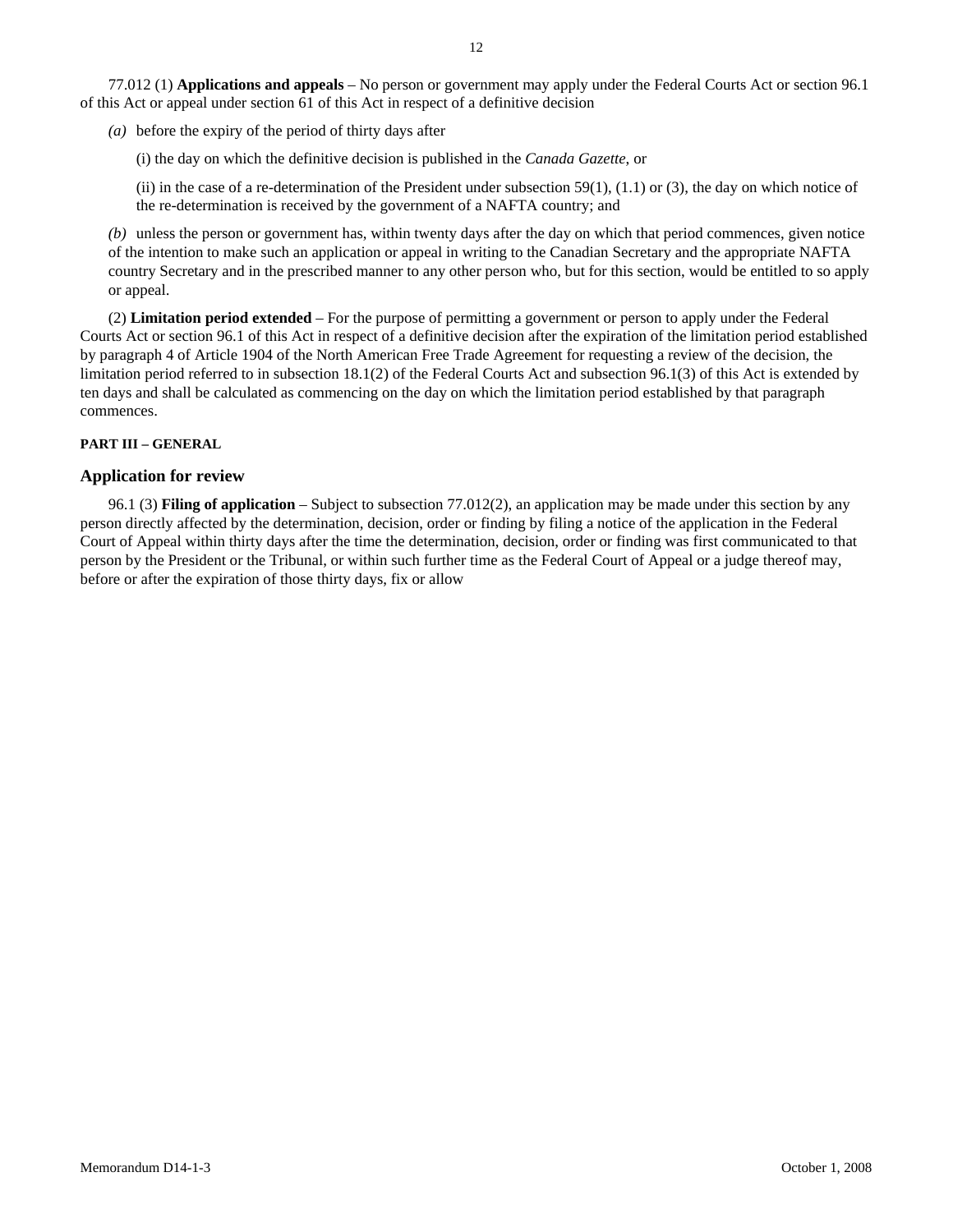### **Regulations – Relevant Provisions**

#### **SPECIAL IMPORT MEASURES REGULATIONS**

#### **PART II.01 – DISPUTE SETTLEMENT RESPECTING GOODS OF A NAFTA COUNTRY**

 36.04 For the purposes of subsection 77.012(1) of the Act, notice of an intention to make an application or to appeal in respect of a definitive decision that is to be given to every person who, but for section 77.012 of the Act, would be entitled to make such an application or to appeal shall be given by publication in the *Canada Gazette* of a notice to that effect and, if that person is a person referred to in subrule 33(1)*(a)* of the NAFTA Article 1904 Panel Rules, by serving that person with a written notice in the manner set out in rule 25 of those Rules.

#### **PART III – GENERAL**

#### **Re-determinations**

 46. Where a manufacturer, producer or exporter of goods of the United States files a request for re-determination, the manufacturer, producer or exporter is hereby prescribed for the purposes of subsection 59(4) of the Act.

 47. For the purposes of subsections 56(1.1) and 58(2) of the Act, a request for re-determination shall be delivered by hand or sent by registered mail to the Director General, Anti-dumping and Countervailing Program, Trade Programs Directorate, Canada Border Services Agency, Ottawa, Ontario K1A 0L8.

 48. For the purposes of subsections 56(1.1) and 58(2) of the Act, the information to accompany a request for a redetermination shall be

*(a)* a statement setting out the grounds on which the determination or re-determination is contested;

- *(b)* a statement setting out the facts on which the request for re-determination is based;
- *(c)* evidence in support of the facts referred to in paragraph *(b)*; and
- *(d)* where the request for re-determination is made by the importer of the goods, a copy of

(i) the documentation used in accounting for the goods under subsection 32(1), (3) or (5) of the *Customs Act*, and

(ii) where the goods were released prior to accounting, the documentation used in making an interim accounting for the goods under subsection 32(2) of the *Customs Act*, if different from the documentation referred to in subparagraph (i).

 49. For the purposes of subsections 56(1.1), 58(2) and 59(4) and (5) of the Act, the Department of State of the United States is the prescribed department of the United States government.

 50. For the purposes of subsection 59(3.1) of the Act, a manufacturer, producer or exporter of goods of a NAFTA country who files a request for a re-determination is a prescribed person.

 51. For the purposes of subsections 56(1.01) and 58(1.1) of the Act, a request for a re-determination shall be delivered by hand or sent by registered mail to the Director General, Anti-dumping and Countervailing Program, Trade Programs Directorate, Canada Border Services Agency, Ottawa, Ontario K1A 0L8.

 52. For the purposes of subsections 56(1.01) and 58(1.1) of the Act, a request for a re-determination shall be accompanied by

- *(a)* a statement setting out the grounds on which the determination or re-determination is contested;
- *(b)* a statement setting out the facts on which the request for re-determination is based;
- *(c)* evidence in support of the facts referred to in paragraph *(b)*; and
- *(d)* where the request for the re-determination is made by the importer of the goods, a copy of

(i) the documentation used in accounting for the goods under subsection 32(1), (3) or (5) of the *Customs Act*, and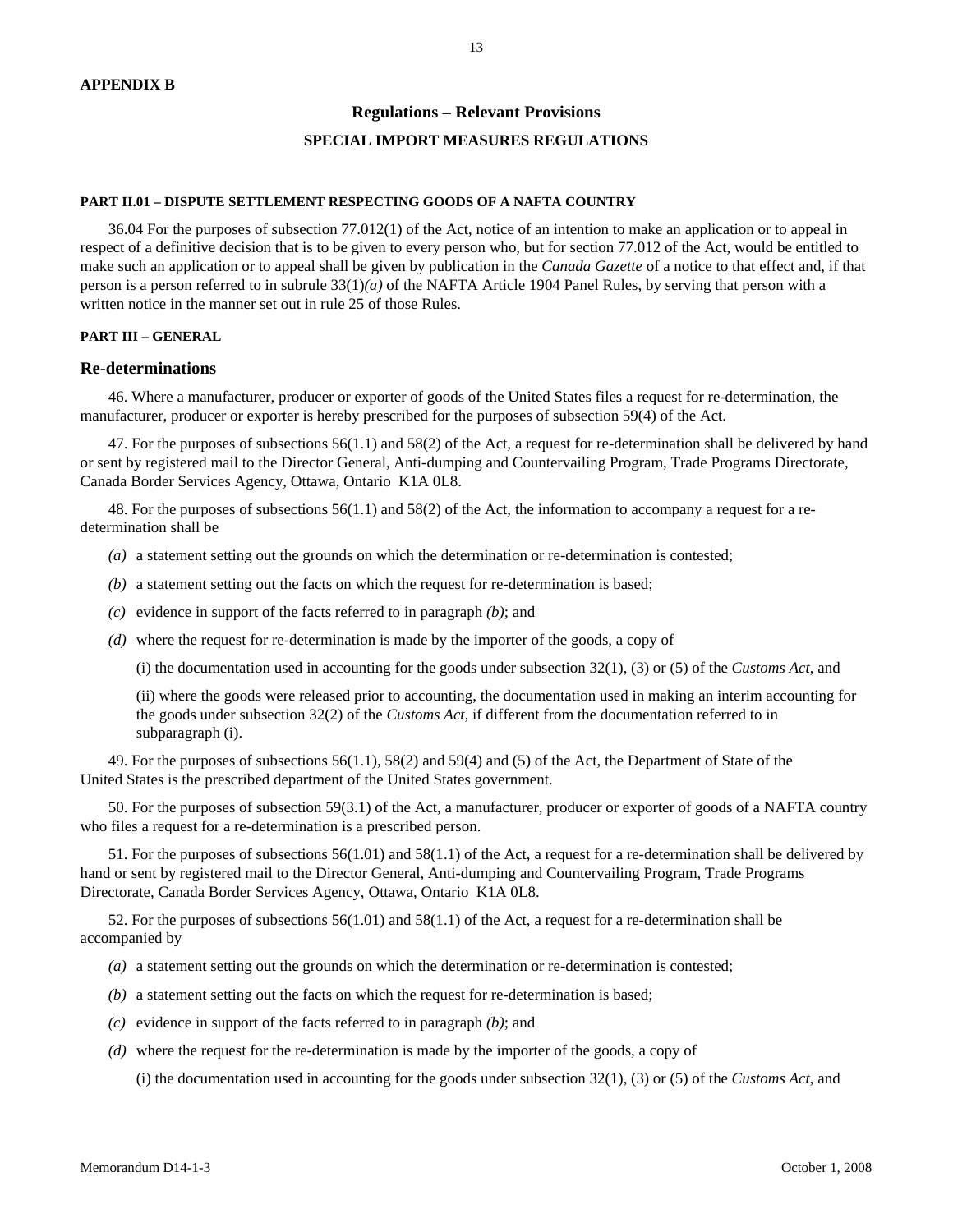(ii) where the goods were released prior to accounting, the documentation used in making an interim accounting for the goods under subsection 32(2) of the *Customs Act*, if that documentation is different from the documentation referred to in subparagraph (i).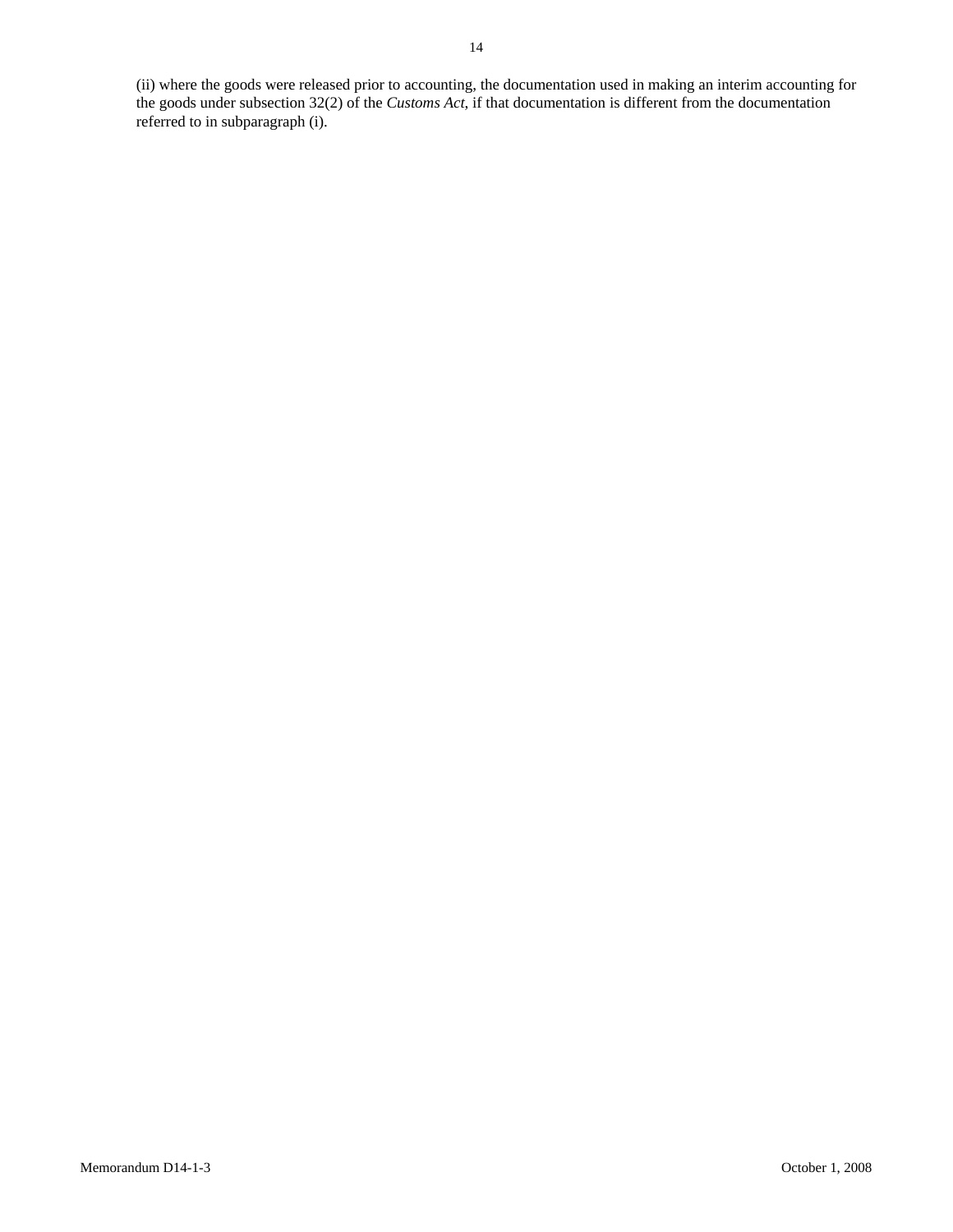#### **APPENDIX C**

# **INTERPRETATION OF THE SIMA CODES**

Identify the type of SIMA assessment applicable to the goods being imported as well as the payment mode in the following manner:

The first two digits will be the SIMA assessment type:

01. Goods are not subject to an anti-dumping duty, countervailing duty or provisional duty under the SIMA;

02. Goods are covered by an undertaking under the SIMA;

03. Goods are subject to a provisional duty under the SIMA;

04. Goods are of the same description as the goods named in a Canadian International Trade Tribunal order or finding of injury or threat of injury and are subject to an anti-dumping duty or countervailing duty; however, the assessment results in no amount of anti-dumping duty or countervailing duty being payable;

05. Goods are of the same description as the goods named in a Canadian International Trade Tribunal order or finding of injury or threat of injury: anti-dumping duty or countervailing duty is payable.

The third digit indicates a nil assessment or the payment mode:

0. Nil payment;

1. Cash;

2. Bond.

# **Form B2,** *Canada Customs – Adjustment Request*

# **First Field No. 26 – As accounted for**

Transcribe the SIMA code found on the accounting document (this code should be 051).

### **Second Field No. 26 – As claimed**

Identify the SIMA code that, in your opinion, would be applicable to the imported goods (this code could be 010, 040 or continue to be 051).